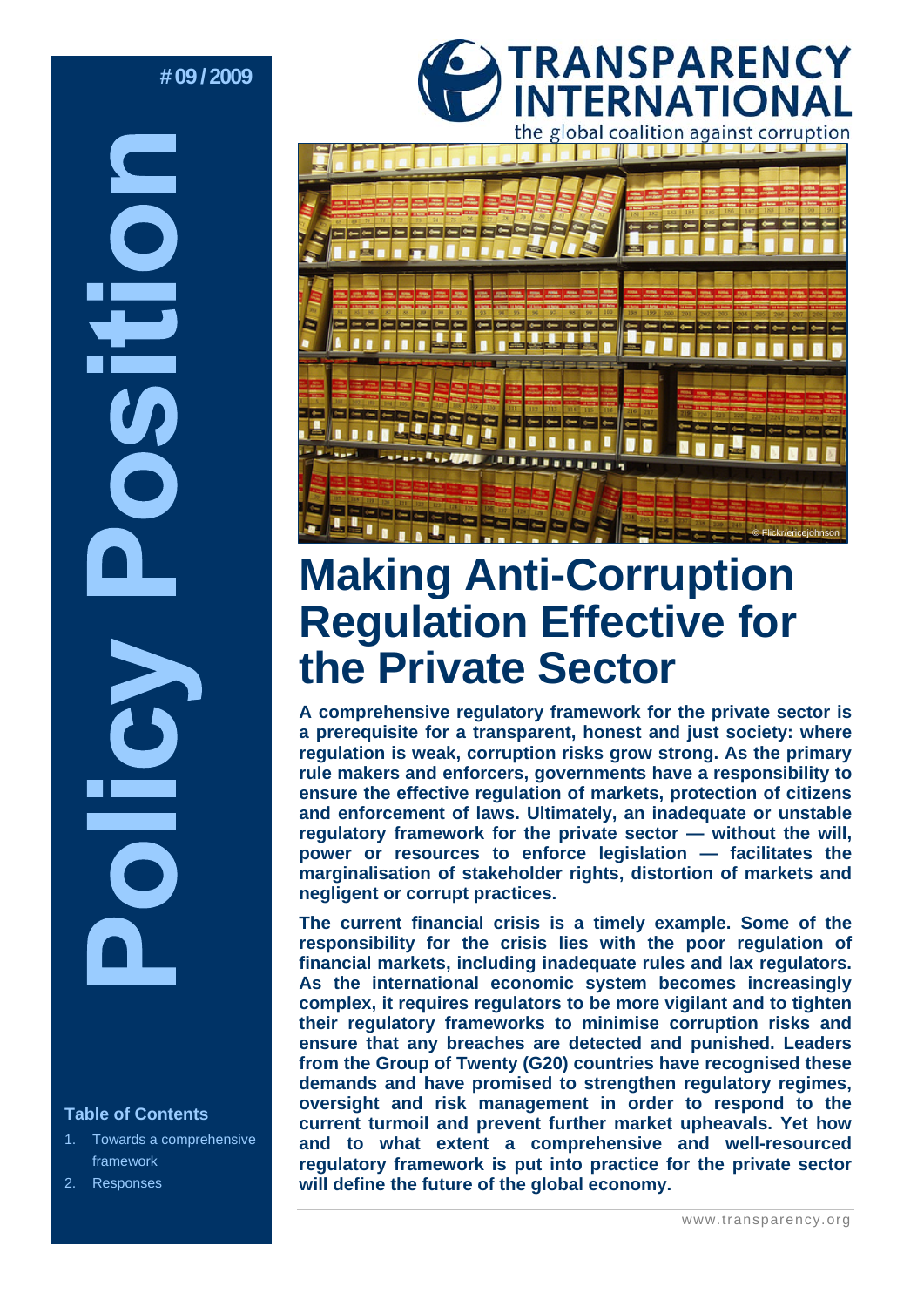

**Making anti-corruption regulation effective for the private sector** 

#### **Consent orders: Is the SEBI consenting too freely?**

Consent orders are one of the ways in which the Securities and Exchange Board of India (SEBI) is aiming to tackle fraud and corruption. These enable companies to pay monetary fines for financial crimes rather than going through drawn out litigation. In theory this leads to a reduction in SEBI's workload, reducing regulatory costs thus saving resources for pursuing more serious crimes.

Still, there are concerns that consent orders have been issued too freely and for serious crimes. According to the regulations, consent orders should only be issued in cases where there is no need for further investigation. In practice, however, there are examples of serious breaches by large companies being excused for incredibly low payments. In April 2008 a dealer at UTI Securities Ltd was accused of passing on information that led to large quantities of scrip being sold prior to the main sale for considerably lower prices. The company was required to pay only US\$2,200 for a consent order.

The FBI had warned as early 2004 that rising mortgage fraud posed a considerable risk to the stability of financial institutions. Despite this warning and frequent requests for more staff, their white-collar crime investigation unit shrank by more than 30 per cent between 2001 and 2008 as resources were redirected to fighting terrorism. As a result, the number of cases on white-collar crime brought to court or investigated halved between 2000 and 2007.

# 1. Towards a comprehensive framework

*Legislation: robust and refined.* Even in the most advanced regulatory environments, legal loopholes exist and are exploited by companies, making it essential that systems are kept robust with continuous refinement.

Regulations need to adapt to challenges brought about by the emergence of new markets. For example, the growing trade in carbon emission credits as an integral part of the global response to climate change comes with considerable conflicts of interest and corruption risks that require co-evolving rules and institutions to keep these potential problems in check.

Along with nascent markets in need of regulation, the global economy is also changing rapidly with the rise of emerging economies such as Brazil, Russia, India and China, providing a new focus for the application of international norms and conventions. The varying quality, reach and consistency of legislation internationally provide opportunities for corruption to flourish. For example, a concise legal definition of bribery is difficult to establish and bribe takers often face harsher punishment than bribe payers. In many countries, the use of intermediaries and facilitation payments, two vehicles that may be used by companies to pay bribes, are inadequately covered by anti-corruption laws. While no distinction is made between bribery and facilitation payments in the UK and Japan for instance, facilitation payments tend not to be prosecuted in practice.

Even countries with good rules on the book and those that are party to comprehensive conventions exhibit shortcomings in their anti-corruption legislation. Research done by Transparency International on the Organisation for Economic Co-operation and Development (OECD) Anti-Bribery Convention illustrates that loopholes — such as short statutes of limitation, low penalties or ineffective criminal liability — can undermine this important legal framework, which seeks to address the supply side of bribing foreign public officials.

*Enforcement: resources and political will.* As practice has shown, good laws and regulatory institutions are not enough for effective oversight and enforcement. Effective enforcement depends on a combination of appropriate laws and sound institutions as well as adequate resources and political will.

Different resource levels can translate into diverse levels of enforcement, even where similar laws and regulations exist. Transparency and disclosure are key to ensuring that resources are used effectively. Citizens need to know how many people and what level of financial resources are devoted to enforcement. Linking this information with performance indicators, such as the number of cases investigated and fines issued by the regulating body, makes it possible to assess the efficiency and effectiveness of regulators. In today's interconnected global economy, the weakest link, such as an under-resourced or poor-performing national regulator, has the potential to destablise the entire system.

In the US, the case of funding for the Federal Bureau of Investigation (FBI) illustrates how resource constraints linked to the lack of political will can have a considerable impact on enforcement (see side bar). The UK Serious Fraud Office's decision to halt its investigation into the case of the BAe Systems bribery scandal is also an illustration of political will interfering with enforcement. The decision was a serious setback for the OECD Anti-Bribery Convention. Not only could this decision constitute a green light for UK companies to bribe overseas,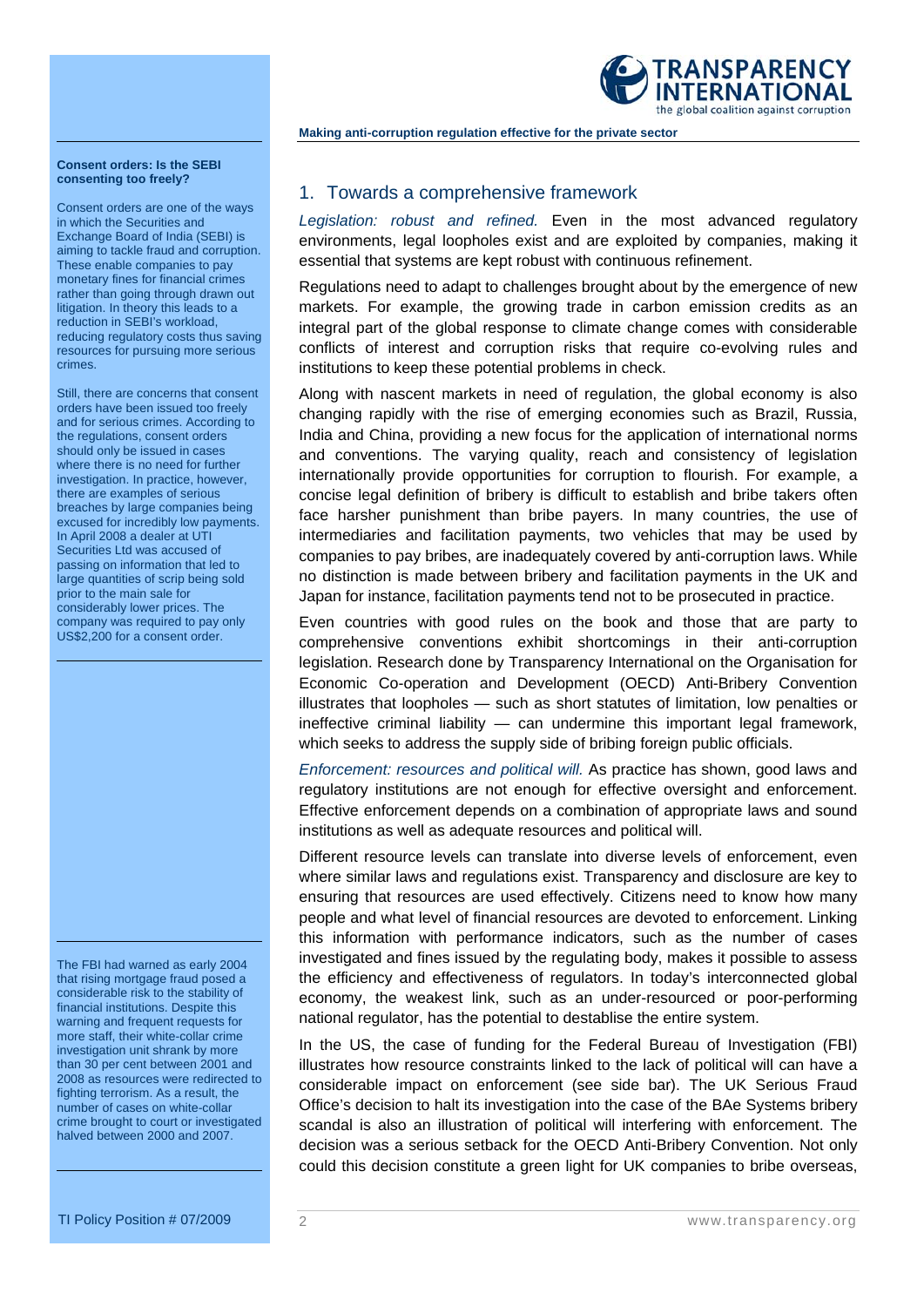

**Making anti-corruption regulation effective for the private sector** 

# but it also undermines international efforts to encourage states to enact and enforce laws in compliance with the convention. Despite this shortcoming in the UK, the US Securities and Exchange Commission is pursuing the case, illustrating how initial cross-border collaboration would have been a more expedient first step and effective remedy.

*Innovation and incentives: leveraging legislation and enforcement.* Some regulators have begun to use innovative techniques to increase the efficiency and effectiveness of regulations and their enforcement. These tools complement the remit to sanction wrongdoing with a stronger focus on sustainable prevention and using available resources more efficiently (see side bar).

In some jurisdictions, the use of deferred and non-prosecution agreements can spur companies into compliance. They provide an alternative to protracted and expensive trials by offering delinquent companies the opportunity to enter into an agreement with regulators. These arrangements typically require companies to stop any wrongful practices, implement an improved compliance programme and in some cases hire an independent monitor to oversee and report back on the process, thereby shifting attention towards the prevention of future wrongdoing.

Other examples of innovative tools include partial blackouts, whereby certain business lines or units of a company are frozen for a period of time if bad practice is found and contained. This approach assumes that companies are capable of solving their own problems and that this measure can motivate them to do so. Ethical blacklisting is also an option when companies do not 'play by the rules'. While blacklisted, companies can be removed from bidding processes or prevented from accessing export credits from governments and multilateral development banks. Whitelisting**,** on the other hand, is used to give companies preferential treatment, including access to bidding processes and inclusion in certain company indices (e.g. the Maala Index in Israel).

For their part, companies can assist efficient and innovative regulation by reporting on their compliance with corporate integrity and anti-corruption standards. Exemplary reporting and a credible track record of compliance can be linked to more lenient treatment by regulators if corruption incidences occur.

# 2. Responses

For regulation of the private sector to be effective, it must rely on successful enforcement. Punitive action against companies is not enough; regulations need to provide incentives for private sector players to help detect and disengage from corrupt practices. Furthermore, regulators themselves need to be independent and transparent and avoid conflicts of interest to ensure that they have the freedom and resources to enforce regulations when breaches occur.

## **Businesses must:**

*Promote transparency, anti-corruption practices and active compliance with laws.*

- Companies should adopt comprehensive anti-corruption policies and systems that are implemented, monitored and checked independently.
- Companies should make all anti-corruption commitments binding and verifiable, and report on key aspects of compliance and adherence to laws and regulations in a transparent and publicly available manner.

#### **Voluntary Disclosures and Investigations Spike in the US**

According to a report by PricewaterhouseCoopers (PWC) in July 2009, investigations and enforcement under the US Foreign Corrupt Practices Act have increased considerably in recent years. While the period 2002-2008 averaged 14 proceedings per year, 19 cases had been initiated in the first half of 2009. The number of prosecutions has risen in line with voluntary disclosures by companies, with almost a half of the cases in 2008 resulting from companies admitting their own wrongdoing.

Disgorgement of profits has also risen dramatically with nearly 80 percent of the US\$ 480 million of monies paid between 2004 and 2008 being collected in 2008 alone. These figures indicate the increased stringency of regulators.

Despite this increase in enforcement, there appears to be a gap between companies' acknowledgement of the need for anti-corruption programmes and their confidence in them. Based on the results of another PWC study (2008), while 80 per cent of companies claimed to have a programme in place, only 22 per cent were confident of its efficacy.